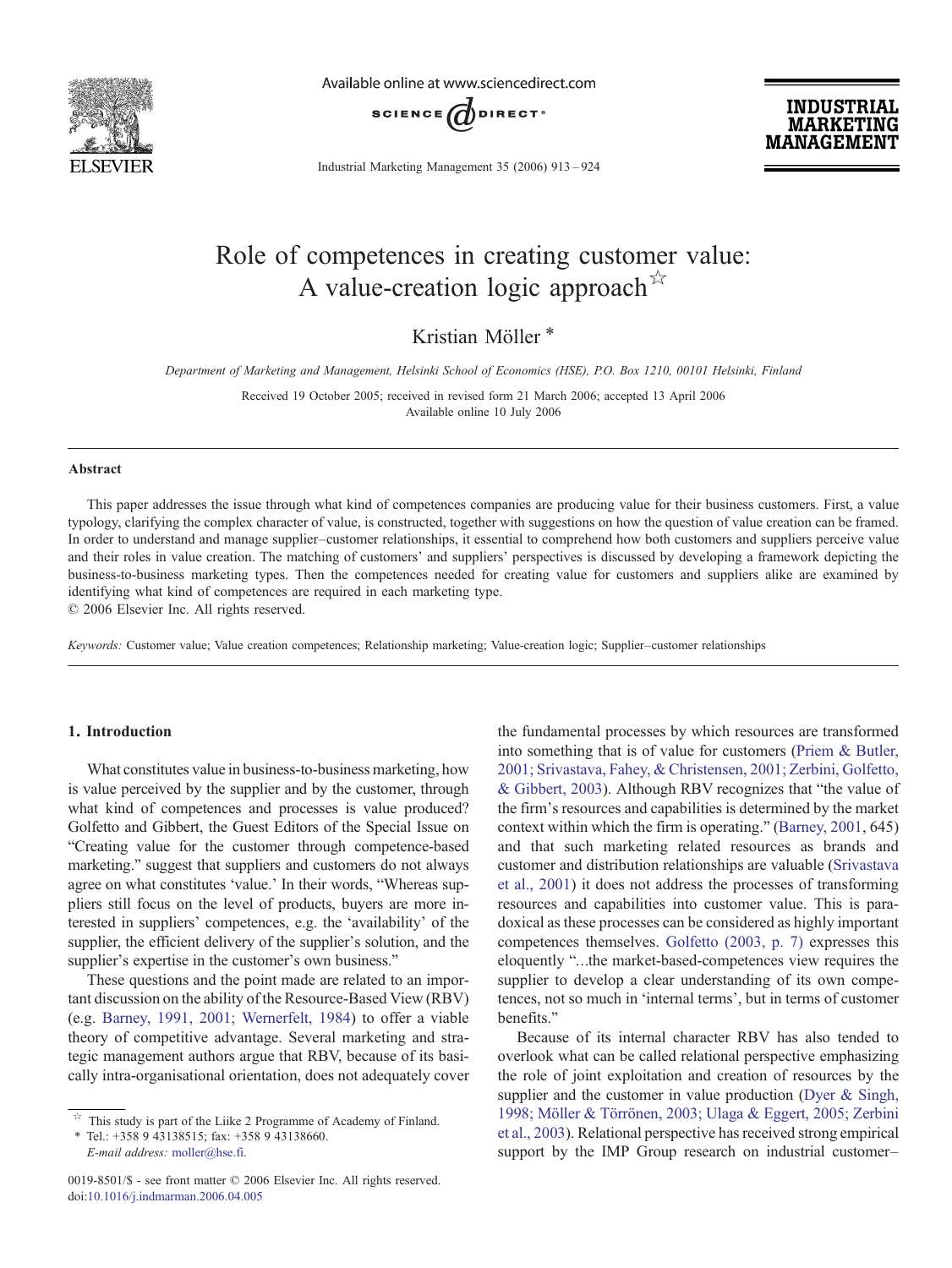supplier relationships ([Håkansson & Snehota, 1995; Ritter,](#page--1-0) [Wilkinson, & Johnston, 2004\)](#page--1-0), which indicates that the competences of both parties are generally needed in successful customer, and supplier, value creation.

The questions posed and the phenomena involved, customer and supplier value creation, and the competences involved, are highly relevant to understanding 21st century business marketing in general and supplier competitiveness in particular. The urgency of these questions is related to the fundamental change which is transforming business markets.

There is increasing evidence of an unprecedented growth in supplier–customer collaboration, partnerships and network formation resulting from firms' extensive externalization of their business activities, except for those providing competitive advantage ([Achrol & Kotler, 1999; Brandenburger & Nalebuff,](#page--1-0) [1996; Gulati, 1998; Powell, Koput, & Smith-Doerr, 1996;](#page--1-0) [Spekman, Isabella, & MacAvoy, 2000](#page--1-0)). This process is driven by several factors ([Möller & Halinen, 1999; Ritter & Gemünden,](#page--1-0) [2003](#page--1-0)). Global competition forces firms to increase their operational efficiency leading to outsourcing and higher specialization. Another aspect increasing the cost of operation is the rapidly advancing technological complexity. Most industries are becoming more knowledge-intensive. Multiple technological platforms are needed to master the development of, for example, the next generation of telecommunication systems and services, Internet services and pharmaceuticals; even automobiles are turning into computer controlled vehicles. The need to be able to combine several competences is enhanced by customers' request of more extensive offerings including not only the core product or service but financing, installation, service and maintenance, upgrading and disposal [\(Ford et al., 2002; Golfetto, 2003; Ulaga & Eggert,](#page--1-0) [2006](#page--1-0)). This calls for collaboration between different service providers demanding networking capabilities ([Möller & Svahn,](#page--1-0) [2003; Ritter et al., 2004\)](#page--1-0).

The identified pressures on resources and competences contain an inherent paradox. On the one hand, competition and the expanding scale of business operations press firms to specialize in a narrowing set of core competences. On the other hand, both business and consumer customers demand more extensive offerings, even solving their problems for them, because this creates ultimate value for customers. How to master these contradicting tendencies, how to produce extensive offerings in spite of increasing specialization? Can this be done without involving more and more also the customers and their competences in the value creation? The recent views within relationship marketing ([Vargo & Lusch, 2004](#page--1-0)) and the interaction approach of the IMP suggest that customers have a prominent role in the final value realisation. The role of customers is also recognized, although more implicitly, in the knowledge-based view literature where the absorptive capacity construct presumes a certain learning competence before a supplier (customer) can utilize the customer's (supplier's) resources or learn from him. In this sense, there has to be a level of competence overlap or redundancy before value can be accrued [\(Cohen & Levinthal, 1990; Zahra &](#page--1-0) [George, 2002\)](#page--1-0).

The discussed shortcomings in the existing RBV research and in the competence-based-marketing literature are not trivial.

There is a clear need for research that explores inter-organizational collaboration in value-production where the traditional roles of suppliers and customers are becoming more complex and intertwined, and where the players have to be able to develop new collaborative competences. This paper addresses these issues by discussing first what kind of value business customers are expecting from their suppliers and how the expected value can be created. A value typology, clarifying the complex character of value, is constructed together with suggestions on how the question of value creation can be framed. In order to understand and manage supplier–customer relationships, it essential to comprehend how both customers and suppliers perceive value and their roles in value creation. The matching of customers' and suppliers' perspectives is discussed by developing a framework depicting the business-to-business marketing types. Then the competences needed for creating value for customers and suppliers alike are examined by identifying what kind of competences are required in each marketing type. This involves exploring the competence combinations of the supplier and buyer, and discussing the factors that act as barriers to or enablers of competence transfer and the co-creation of competences. Managerial suggestions conclude the paper.

The issues to be discussed are both extensive and complex. We have chosen to emphasize the relational value creation aspect and competences related to it as this domain has received much less attention than the so-called market-related resources and competences domain in general [\(Day, 1994; Morgan & Hunt,](#page--1-0) [1994; Srivastava et al., 2001; Zerbini et al., 2003\)](#page--1-0). A primarily dyadic level of analysis is chosen, although it is recognized that this is a great simplification of the network of business relationships influencing the behaviour of both buyers and sellers ([Ford & McDowell, 1999\)](#page--1-0). Relationships, however, form the constituent units of networks, and as such our results will also be relevant for networked value production.

### 2. Types of value and value creation in business marketing

Value and perceived value have received considerable attention in literatures on such wide-ranging issues as pricing, consumer behaviour, business marketing, and strategy. Based on an extensive review of value studies [Ulaga and Eggert \(2005,](#page--1-0) 75–[76\)](#page--1-0) identify four recurring characteristics: (1) customer value is a subjective concept, (2) it is conceptualized as a tradeoff between benefits and sacrifices, (3) benefits and sacrifices can be multifaceted, and (4) value perceptions are relative to competition. They summarize further that "On a high level of abstraction, customer value is defined as the trade-off between the benefits and the sacrifices in a market exchange".

This received view contains a number of limitations. First, it views value predominantly from a buyer's perspective, and in a more limited manner from a supplier's perspective. Second, by focusing on such value creation where the value is embodied in a marketable offering, the received view is silent about the joint value creation requiring combined activities of the buyer and the seller. Third, the view does not provide much guidance on such supplier–buyer activities which create value that is only realized